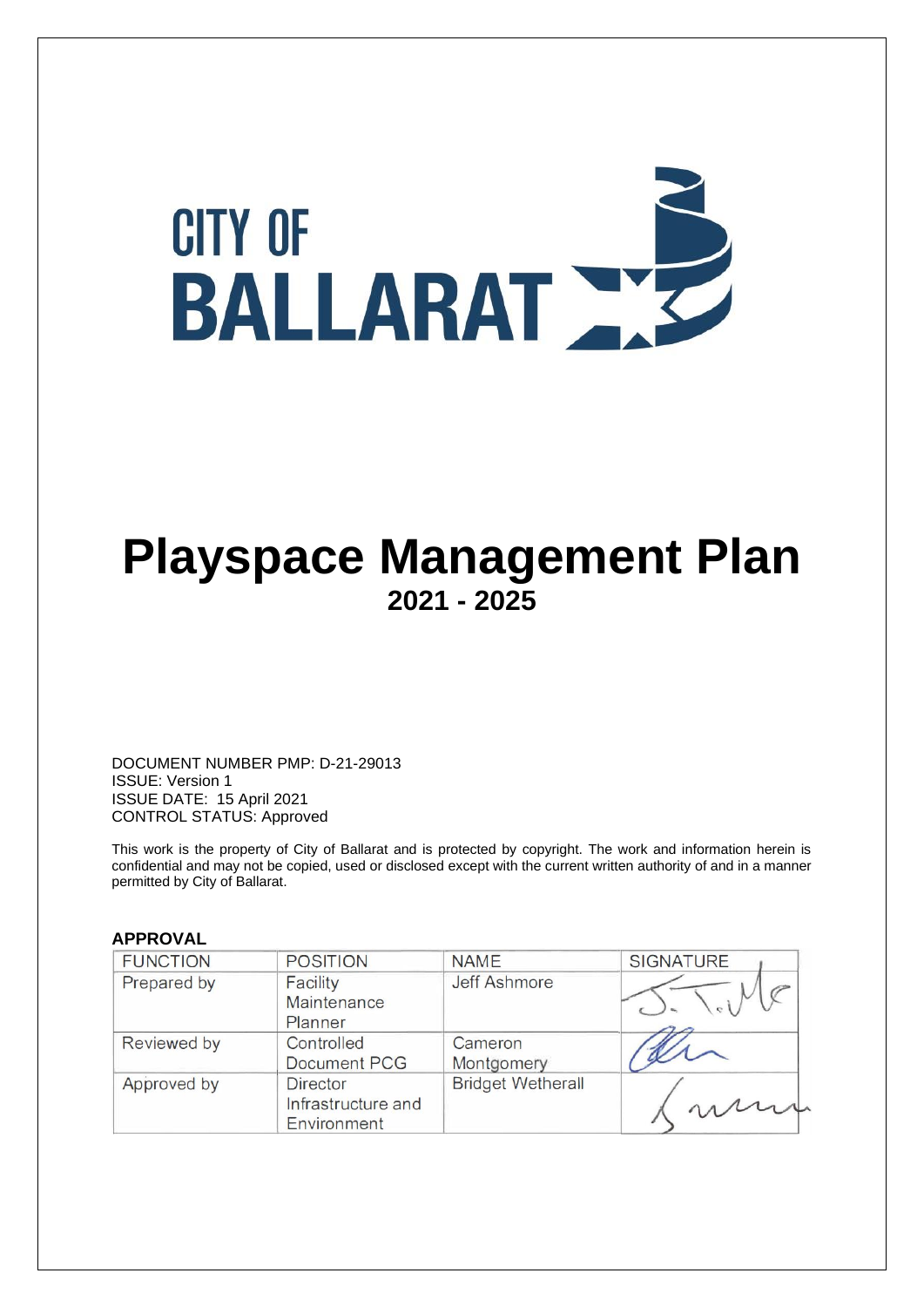

# **Table of Contents**

| 1. |     |                                                                |  |  |
|----|-----|----------------------------------------------------------------|--|--|
| 2. |     |                                                                |  |  |
| 3. |     |                                                                |  |  |
| 4. |     |                                                                |  |  |
|    | 4.1 |                                                                |  |  |
|    | 4.2 |                                                                |  |  |
|    | 4.3 |                                                                |  |  |
|    | 4.4 |                                                                |  |  |
| 5. |     |                                                                |  |  |
|    | 5.1 |                                                                |  |  |
|    | 5.2 |                                                                |  |  |
| 6. |     |                                                                |  |  |
| 7. |     |                                                                |  |  |
| 8. |     |                                                                |  |  |
| 9. |     |                                                                |  |  |
|    | 9.1 |                                                                |  |  |
|    | 9.2 | Appendix B - Rectification Response Times Playspace Defects 10 |  |  |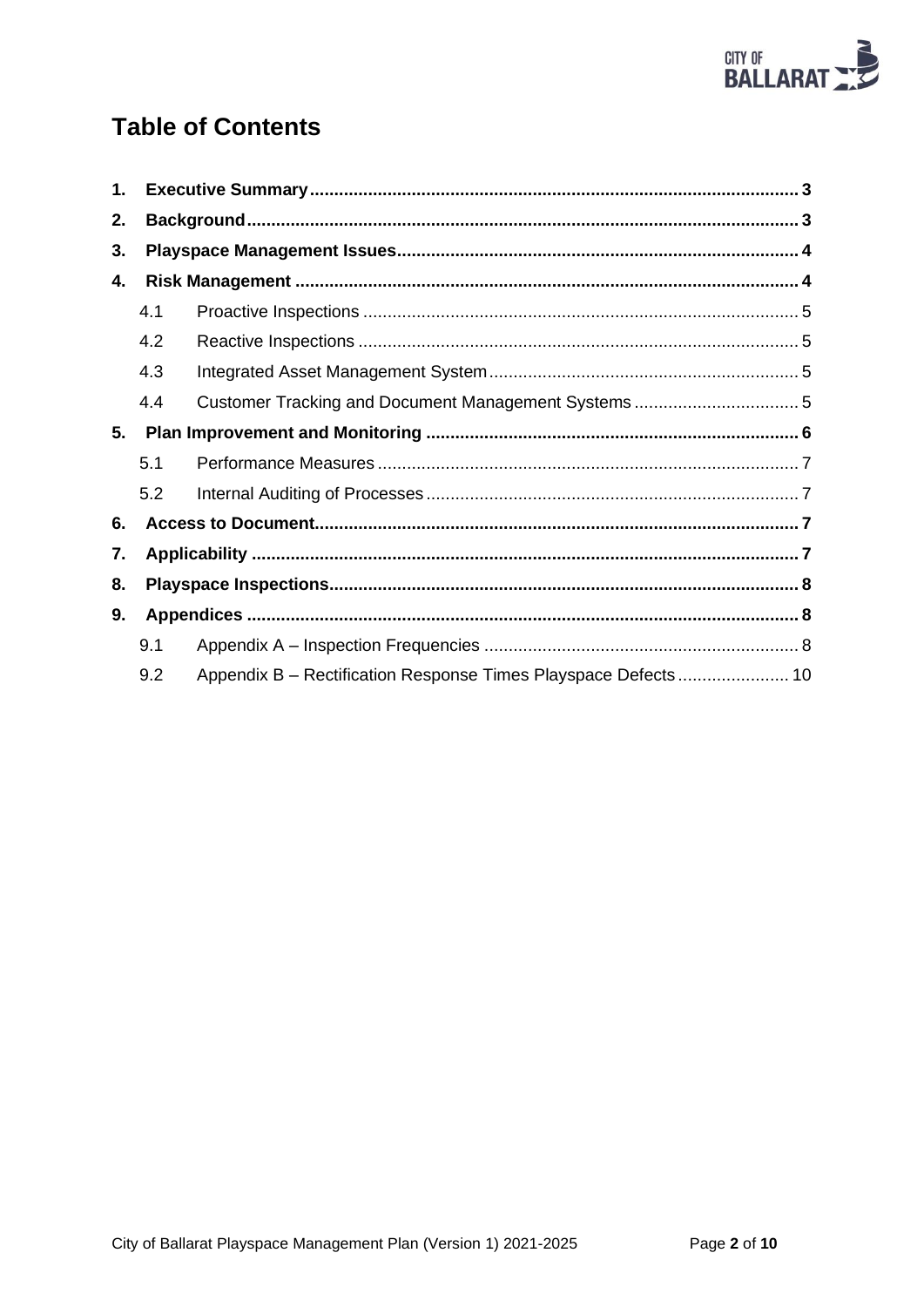

## <span id="page-2-0"></span>**1. Executive Summary**

This Playspace Management Plan has been developed in order to:

- Provide a clearly defined and consistent approach to the way the City of Ballarat manages playspace assets and issues from an operational perspective;
- Assist City of Ballarat staff in determining priorities for playspace programs and works; and
- Support and complement Council's Playspace Strategy 2017.

The Playspace Management Plan will provide principles and reference policies for how the City of Ballarat addresses:

- Playspace management;
- Risk identification and mitigation; and
- Playspace inspections and assessments.

### <span id="page-2-1"></span>**2. Background**

The City of Ballarat will be known for its well-designed, fun, creative, innovative, high quality and diverse play spaces that contribute to the development needs of the Ballarat community and its visitors.

The City of Ballarat has 132 facilities (including play spaces, youth spaces, skate facilities, BMX and fitness stations). Council understands its role in the planning and management of playspaces within the City of Ballarat to:

- Be the primary partner, provider, operator, advocate and facilitator in the delivery of play opportunities;
- Provide principles and guidance on the social and health outcomes that Council is seeking in the provision of playspaces;
- Develop the policy framework, principles, guidelines and standards to be utilised in the planning and delivery of playspaces;
- Influence the provision of quality play opportunities that are equitable in their distribution and diversity;
- Engage with the community to understand their needs and aspirations and work with them to create vibrant, engaging and sustainable play spaces;
- Promote the benefits of play and the municipal play facilities available; and
- Mitigate risk of injury to the user and the public in general.

Standards AS 4685 (Parts 1-6 and 11): 2017 are the current standards dealing with the design, manufacturing, installation and maintenance of playground equipment and AS/NZS 4422: 2016 which is the standard that deals with playground undersurfacing. These documents are considered 'best practice' guidelines.

Playspaces are an essential part of the urban and rural fabric, providing economic and social benefits. They are highly important and should be managed similarly to other Council assets including the drainage network, roads and footpaths.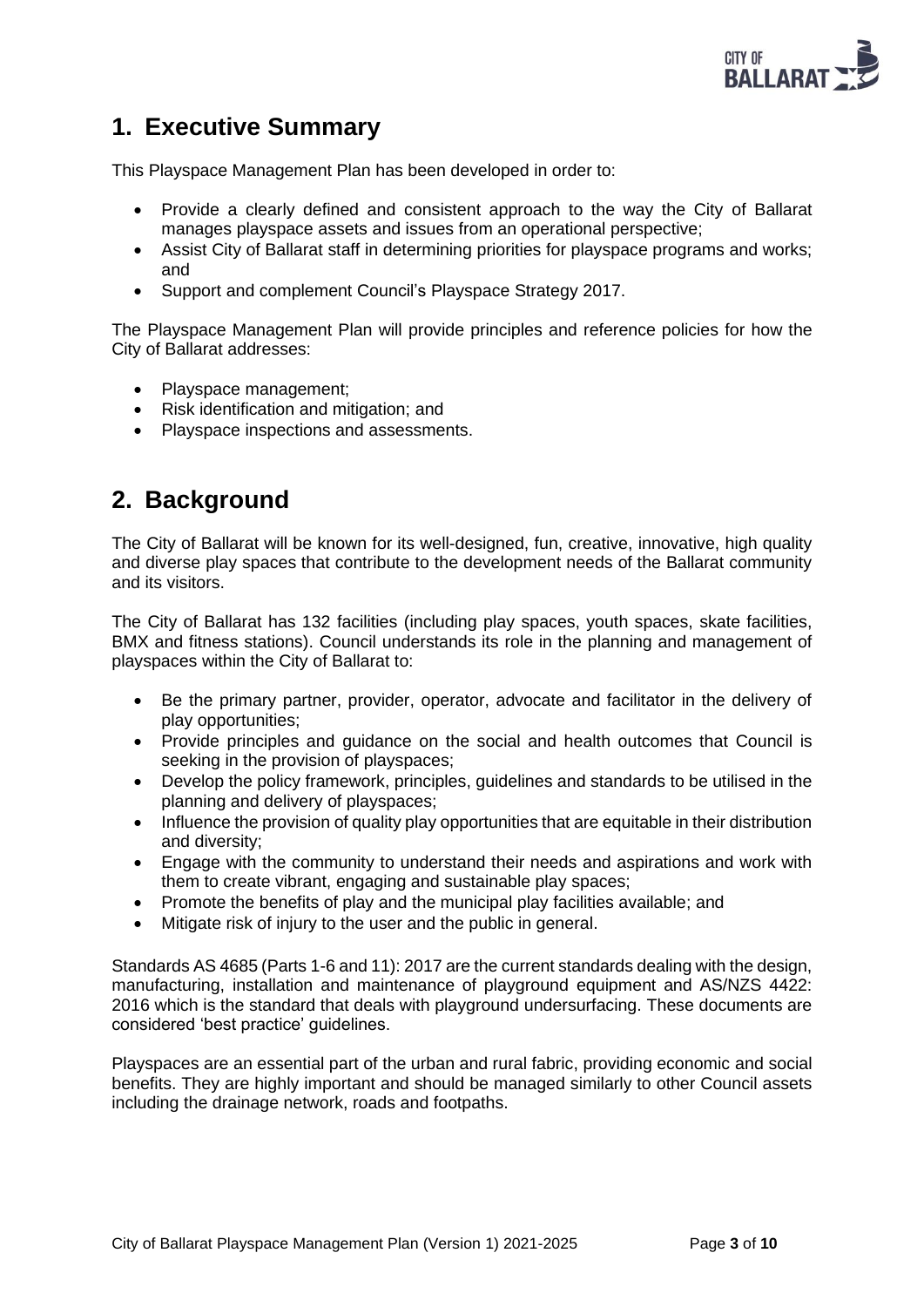

## <span id="page-3-0"></span>**3. Playspace Management Issues**

Playspaces, like any other asset, need to be managed to maximise their benefits and minimise adverse effects. The various components of the built form are subject to many factors including wear and tear, weather and, vandalism. Their life cycle can vary enormously, is not easy to predict and requires ongoing assessment.

The City of Ballarat is committed to the efficient and effective management of playspaces within the Municipality. Playspaces are assessed based on their hierarchy, any identifiable defects and the probability of the defects resulting in injury or failure of the equipment. Proactive and reactive works will always need to be managed carefully when the level of resources is limited.

An inventory of playspaces which includes their location, equipment, condition, size and surrounding environment provides the basis for making qualified decisions. It is also essential to be able to interrogate the data and keep the information up to date. To this end it is imperative that any works conducted are recorded in Council's asset management system, "Confirm". Currency and completeness of inventory data is also essential for good long-term strategic assessment, direction and plan development.

## <span id="page-3-1"></span>**4. Risk Management**

Play is an opportunity to challenge, learn and grow and with this comes varying degrees of beneficial risk. Playspaces whilst designed and managed by Council to provide a suitable duty of care towards children and young people, also need to be engaging to encourage children to challenge themselves and develop the confidence and resilience needed to tackle new activities. Even playspaces that are compliant with standards and regulations are not 'risk free' and the best preparation that can be offered to children is to teach them to have good judgement on their own capabilities. Risk Benefit Assessment is a process used by those managing playspaces to assess the inherent play value of any playspace against potential risks and hazards that may form part of that environment. The result should be a balanced approach to providing for play that includes maintaining valuable activities that may pose some risk, whilst at the same time teaching children the skills needed to manage themselves effectively in these environments. This process also allows for any identified hazards to be modified or removed. In all cases known risks in playspaces should be monitored over time.

The Risk Management approach is based on a three-step process:

- 1. Inspect the asset;
- 2. Identify any defects which may affect the structural integrity of the asset; and
- 3. Implement the appropriate action within the required response time.

Risk management for playgrounds includes the rich and challenging play environments that allow children and young people to test and explore their abilities, whilst managing risks to avoid the likelihood of serious harm.

The risk associated with playgrounds is a combination of the location, equipment, deterioration and vandalism. Management of the risk needs to take these factors into account.

The Australian Standard (AS/NZS 31000:2018 Risk Management) provides a sound methodology for managing risk. Standards for playspaces aim not to make them 'risk-free', rather they are designed to reduce the likelihood and severity of injuries.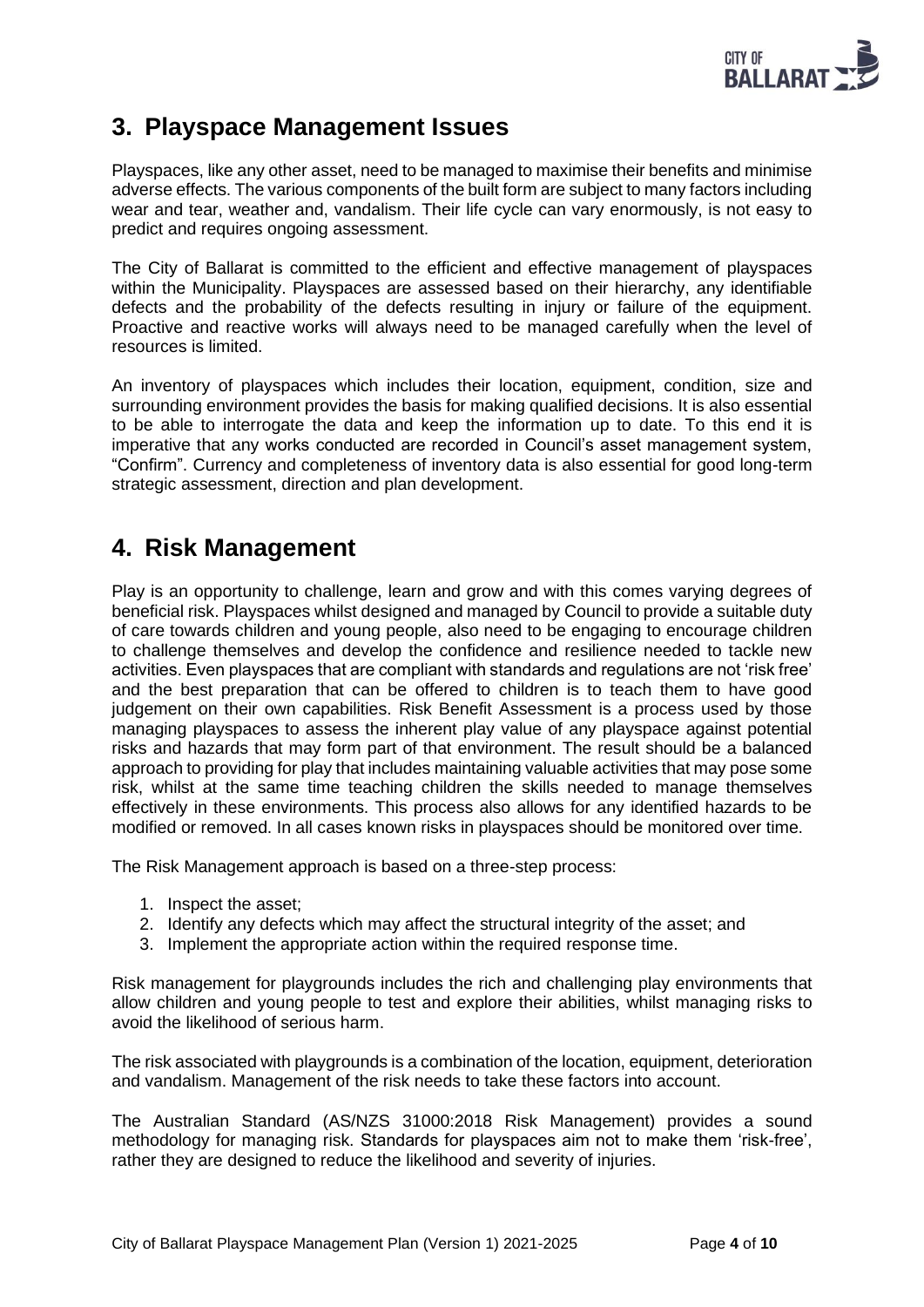

Risk assessment is the overriding factor in determining priority for works and allocating resources. Inspections and risk assessments require standardised and documented procedures. These are undertaken by suitably qualified and experienced staff/contractors.

### <span id="page-4-0"></span>**4.1 Proactive Inspections**

These inspections are scheduled in accordance with Appendix A. A contractor or staff member will inspect the playspace for any defects which may impact the structural integrity of the asset or present a risk of injury to the user. Any mitigation works logged on the equipment and surrounds will be determined in accordance with the location of the playspace, the type of defect identified and the likelihood that the defect will result in injury to the user. Mitigation works will be referred for further action in accordance with Appendix B.

### <span id="page-4-1"></span>**4.2 Reactive Inspections**

These inspections come about after Council is notified of:

- 1. An incident related to an insurance claim;
- 2. A report of an issue by the community; or
- 3. Identification of an issue by a Council employee.

Defects which could potentially cause injury are phoned through to Council officers and made safe within 2 working days or as soon as possible.

### <span id="page-4-2"></span>**4.3 Integrated Asset Management System**

Council utilises an Integrated Asset Management System (IAMS) to store all relevant information regarding Council's playspace assets, as well as the results of any inspections, and works carried out. This system enables the appropriate scheduling of maintenance and programmed works, as well as providing data for the internal auditing of processes.

### <span id="page-4-3"></span>**4.4 Customer Tracking and Document Management Systems**

Council utilises a customer tracking system to trace customer requests through the organisation. The tracking system enables the appropriate delegation of maintenance and programming requests to the Infrastructure and Environment Department.

The customer tracking system and IAMS are linked using the asset number allowing requests to be cross referenced between the two systems and allowing asset history information to be retained. Council also maintains an electronic document storage and retrieval system to manage all incoming correspondence.

#### **Related Documents**

Risk Management AS/NZS 31000:2018 City of Ballarat Risk Management Policy City of Ballarat Risk Management Procedure City of Ballarat Playspace Strategy 2017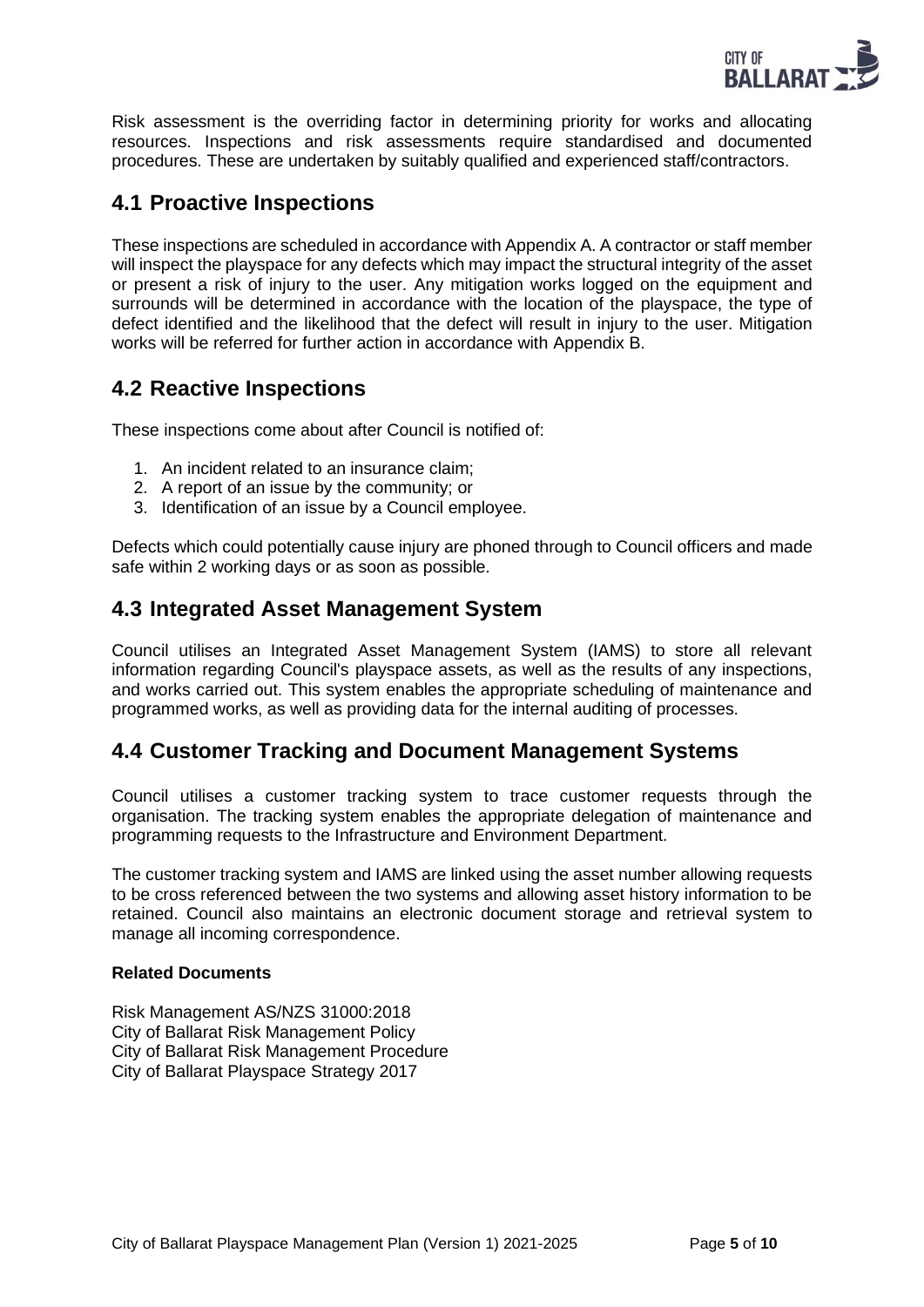

**Workflow**



# <span id="page-5-0"></span>**5. Plan Improvement and Monitoring**

The Playspace Management Plan is an evolving document to be reviewed and refined on an on-going basis. A complete review of the plan and compliance is to be conducted every four years.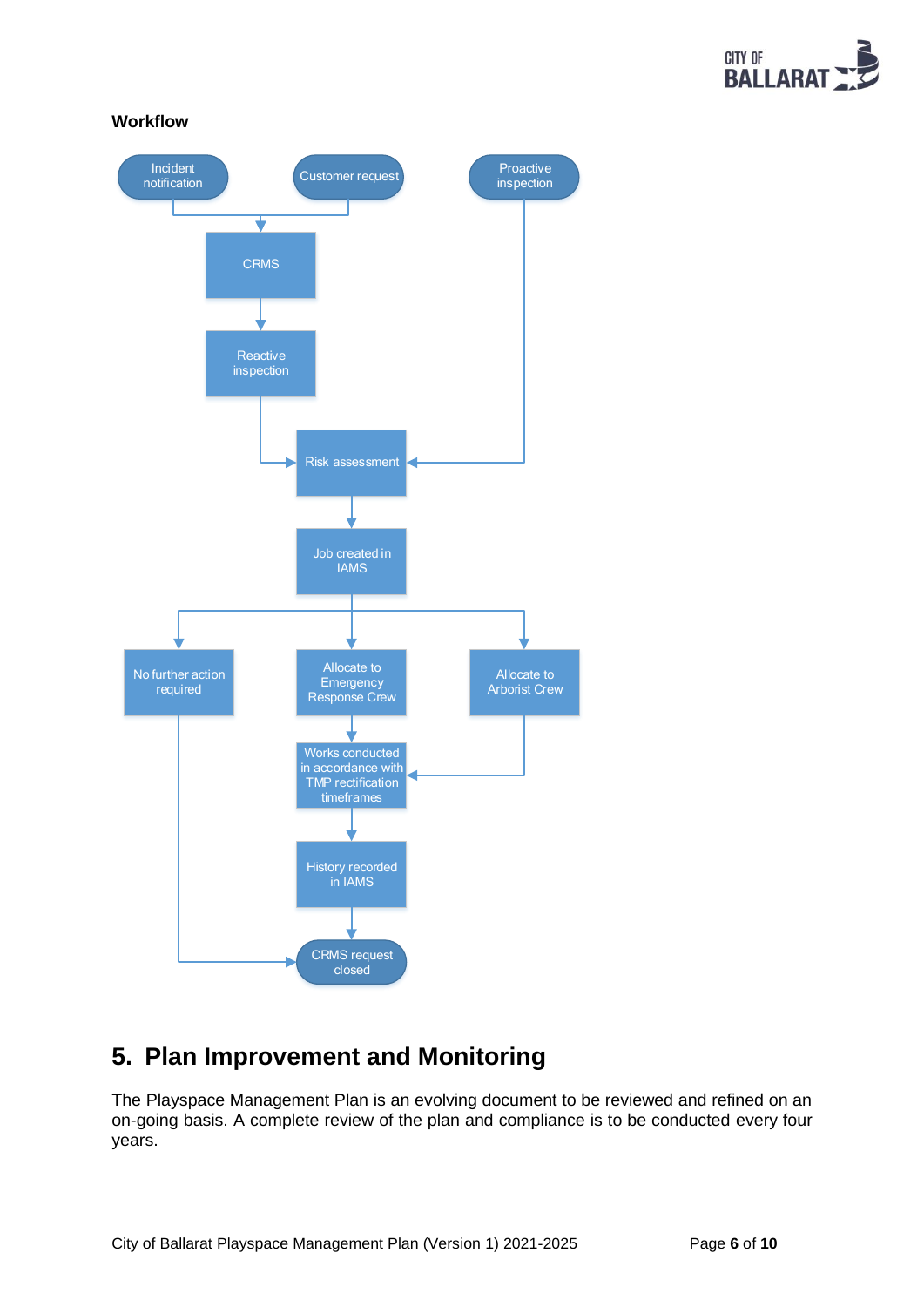

### <span id="page-6-0"></span>**5.1 Performance Measures**

The following objectives must be met to measure the performance of the plan:

- Inspection frequencies meet the prescribed schedule; and
- Responses to defect requests within the prescribed time-frame.

A report is to be presented to the Director, Infrastructure and Environment on an annual basis regarding compliance with the plan.

### <span id="page-6-1"></span>**5.2 Internal Auditing of Processes**

The processes that are to be audited internally per annum are as follows:

- Collection and storage of condition information;
- Recording of complaints/requests in the appropriate database in the manner required;
- Complaint/request is inspected and/or assessed in relation to risk/safety & specified maintenance intervention levels;
- Proactive inspections are carried out as scheduled;
- Relevant inspection reporting and recording mechanisms are in place;
- Reported defects are being properly recorded in the system;
- Where required, appropriate rectification responses are determined, and Works Orders issued;
- Record of maintenance activities is made in the database against the asset, including actual date of completion;
- Record that maintenance works have been delivered as intended (i.e. an appropriate Council Officer has signed off on the satisfactory completion of the work);
- Management system in place to record and respond to customer enquiries; and
- Asset handover/update process is being managed as required.

The outcome of the internal audit is to be reported to Council's Audit Committee, while responsibility for overseeing the audit process belongs to the Executive Manager Property and Facilities Management.

## <span id="page-6-2"></span>**6. Access to Document**

This document is available to the public at the following locations:

- Online at [www.ballarat.vic.gov.au;](file://///ballarat.vic.gov.au/files/Governance%20&%20Information%20Services%20Division/Legal%20&%20Insurance/Insurance/Temporary%20files/www.ballarat.vic.gov.au;) and
- Customer Service, 25 Armstrong Street South, Ballarat Central.

# <span id="page-6-3"></span>**7. Applicability**

This Playspace Management Plan will be applicable to the following:

- Regional level open space;
- District level open space; and
- Neighbourhood/local level open space.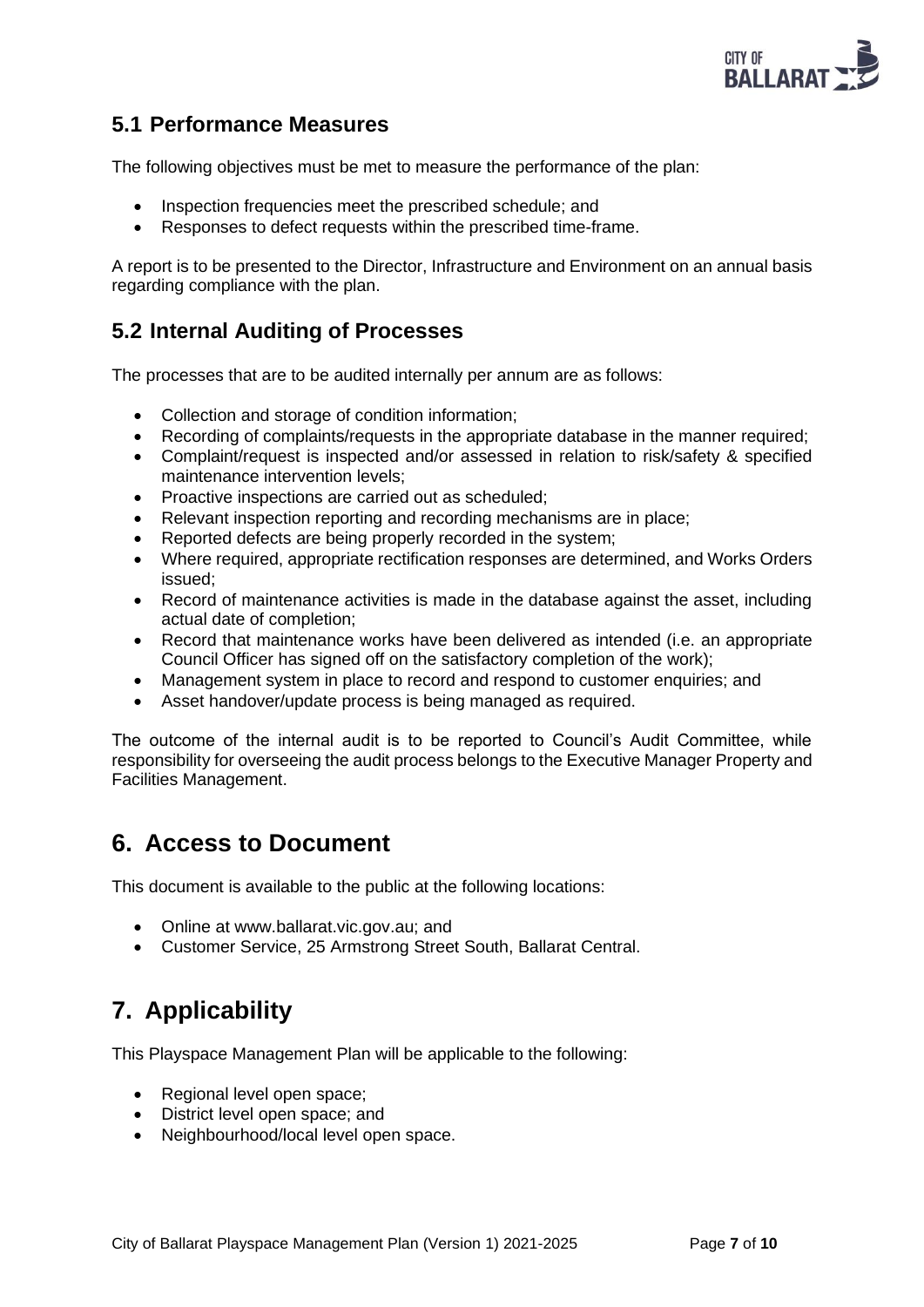

# <span id="page-7-0"></span>**8. Playspace Inspections**

Council will endeavour to assess all applicable Playspaces within the Municipality to determine their potential for public risk with inspection frequencies determined by that potential.

Appendix A details the inspection frequencies based on the Playspace hierarchy.

To enable Council to effectively monitor and maintain its Playspace assets Council must maintain an up-to-date inventory of these assets within the Integrated Asset Management System (IAMS).

Each Playspace in the IAMS is uniquely identified and assigned a category in the hierarchy relevant to its size and usage. Further information relating to the IAMS can be found in the Asset Management Strategy and the relevant Asset Management Plans.

Information contained within this inventory is defined within Council's data standards.

# <span id="page-7-1"></span>**9. Appendices**

### <span id="page-7-2"></span>**9.1 Appendix A – Inspection Frequencies**

| <b>Hierarchy Category</b>      | <b>Proactive Inspections</b><br><b>Defect</b> | <b>Reactive Inspections</b>              |  |
|--------------------------------|-----------------------------------------------|------------------------------------------|--|
| <b>Regional Playspace</b>      | Monthly                                       | Within 2 working days of<br>notification |  |
| <b>District Playspace</b>      | Every 3 months                                | Within 2 working days of<br>notification |  |
| <b>Neighbourhood Playspace</b> | Every 6 months                                | Within 2 working days of<br>notification |  |

Yearly visual condition audits are carried out on all playgrounds owned by the City of Ballarat and as listed in council's asset management system.

The audits are carried out by an accredited playground auditor who reports on any defects and classifies the overall condition of the asset using the following criteria.

| <b>Table: Condition Rating Table</b> |                              |  |  |
|--------------------------------------|------------------------------|--|--|
|                                      | <b>Condition Description</b> |  |  |
| <b>Level</b>                         |                              |  |  |
|                                      | Excellent (as new)           |  |  |
| 2                                    | Good                         |  |  |
| 3                                    | Fair                         |  |  |
| 4                                    | Poor                         |  |  |
| 5                                    | Failed (unserviceable)       |  |  |

The inspector will conduct the check against the nominated condition comparing this with the condition grade's expected remaining useful life. E.g. If the inspector has assigned the playground with a condition grade of 'poor', then the playground has a remaining useful life of between 2-3 years, if the inspector believes that the playground has a longer remaining useful life, then a high condition grade must be applied, such as 'good'.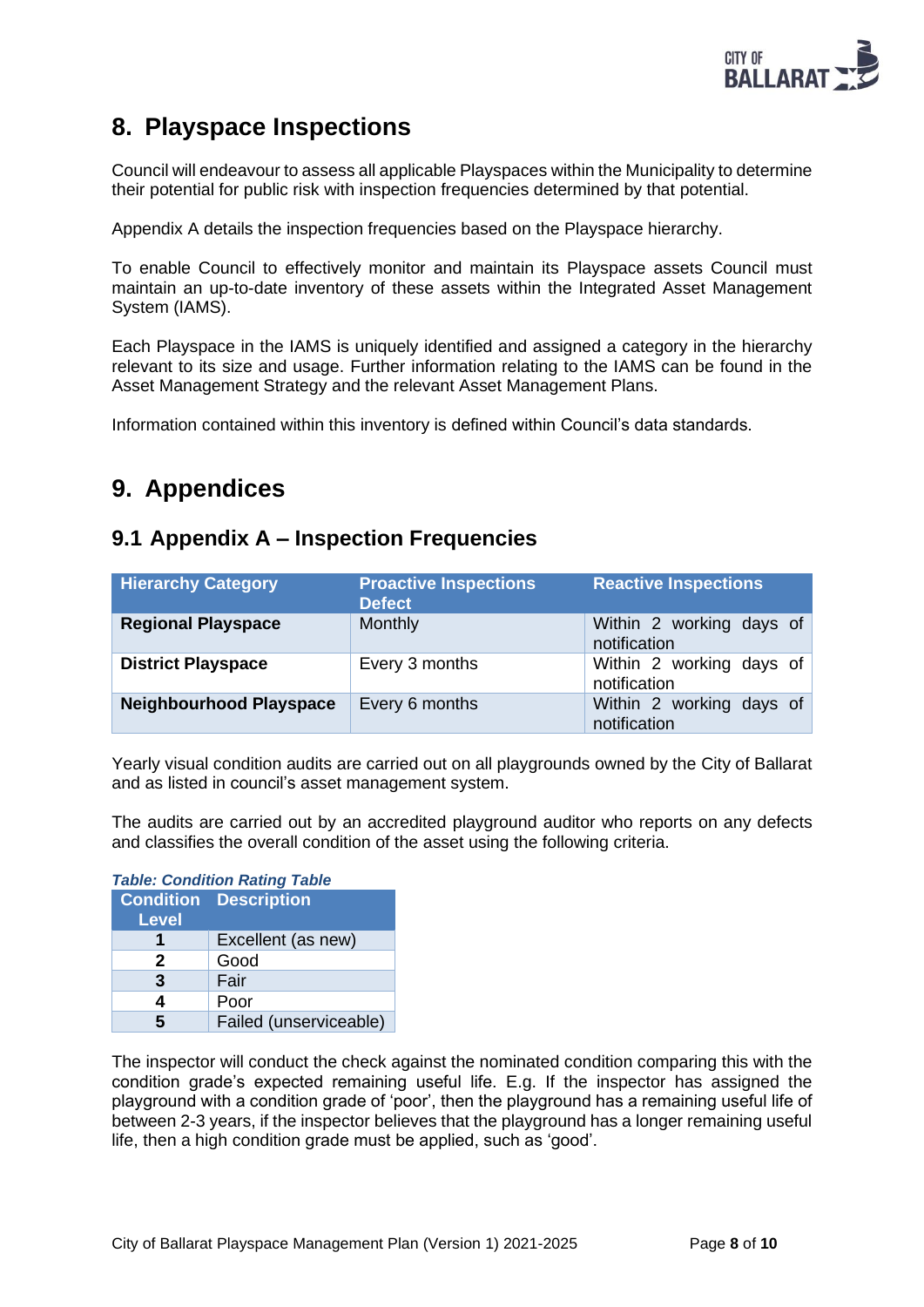

| <b>Grade</b> | Condition     | <b>Description</b>                                                                                                                                                                                                                                                                                                 | <b>Maintenance</b><br><b>Outcome</b>                                                                                                                                                                                        | <b>Remaining</b><br><b>Useful Life</b>                        |
|--------------|---------------|--------------------------------------------------------------------------------------------------------------------------------------------------------------------------------------------------------------------------------------------------------------------------------------------------------------------|-----------------------------------------------------------------------------------------------------------------------------------------------------------------------------------------------------------------------------|---------------------------------------------------------------|
|              | 1. Excellent  | As New, sound equipment<br>well maintained.                                                                                                                                                                                                                                                                        | Minimal<br>maintenance<br>required to allow<br>asset to perform at<br>excellent condition.                                                                                                                                  | $13 - 15$                                                     |
| 2.           | Good          | As grade 1, showing minor<br>wear, tear and deterioration<br>e.g., minor impact damage,<br>but no loss of protective<br>coatings, staining of<br>fastenings and welds.<br>Deterioration has no<br>significant impact on<br>strength, appearance and<br>safety.                                                     | Minor maintenance<br>required to allow<br>asset to perform at<br>excellent or good<br>condition.                                                                                                                            | $8 - 12$                                                      |
|              | 3. Fair       | Equipment function sound,<br>but appearance affected by<br>minor wear and tear e.g.,<br>flaking of protective coatings,<br>staining of steel and<br>fastenings. Deterioration<br>beginning to affect the<br>strength, appearance, and<br>safety of the equipment.                                                  | Minor maintenance<br>required to allow<br>asset to perform at<br>average condition.<br>Some<br>maintenance work<br>required to allow<br>asset to perform at<br>good or excellent<br>condition.                              | $4 - 7$                                                       |
| 4.           | Poor          | Equipment functioning but<br>with problems due to<br>significant wear and tear e.g.<br>loss of protective coatings,<br>corrosion of steel, fastenings<br>and welds, impact damage,<br>loosening of fastenings and<br>supports, likely to cause a<br>marked deterioration in<br>strength, appearance and<br>safety. | Significant<br>maintenance and<br>renewal required to<br>allow asset to<br>perform at average<br>condition.<br><b>Excessive</b><br>maintenance and<br>renewal required to<br>allow asset to<br>perform at good<br>condition | $2 - 3$                                                       |
| 5.           | <b>Failed</b> | Equipment has serious<br>problems and has failed or is<br>about to fail soon, causing<br>unacceptable strength,<br>stability, safety and<br>appearance.<br>Urgent replacement/<br>rehabilitation required                                                                                                          | <b>Excessive</b><br>maintenance and<br>renewal are<br>required to allow<br>asset to perform at<br>any condition.                                                                                                            | 1 (Replacement<br>required within<br>next financial<br>year.) |